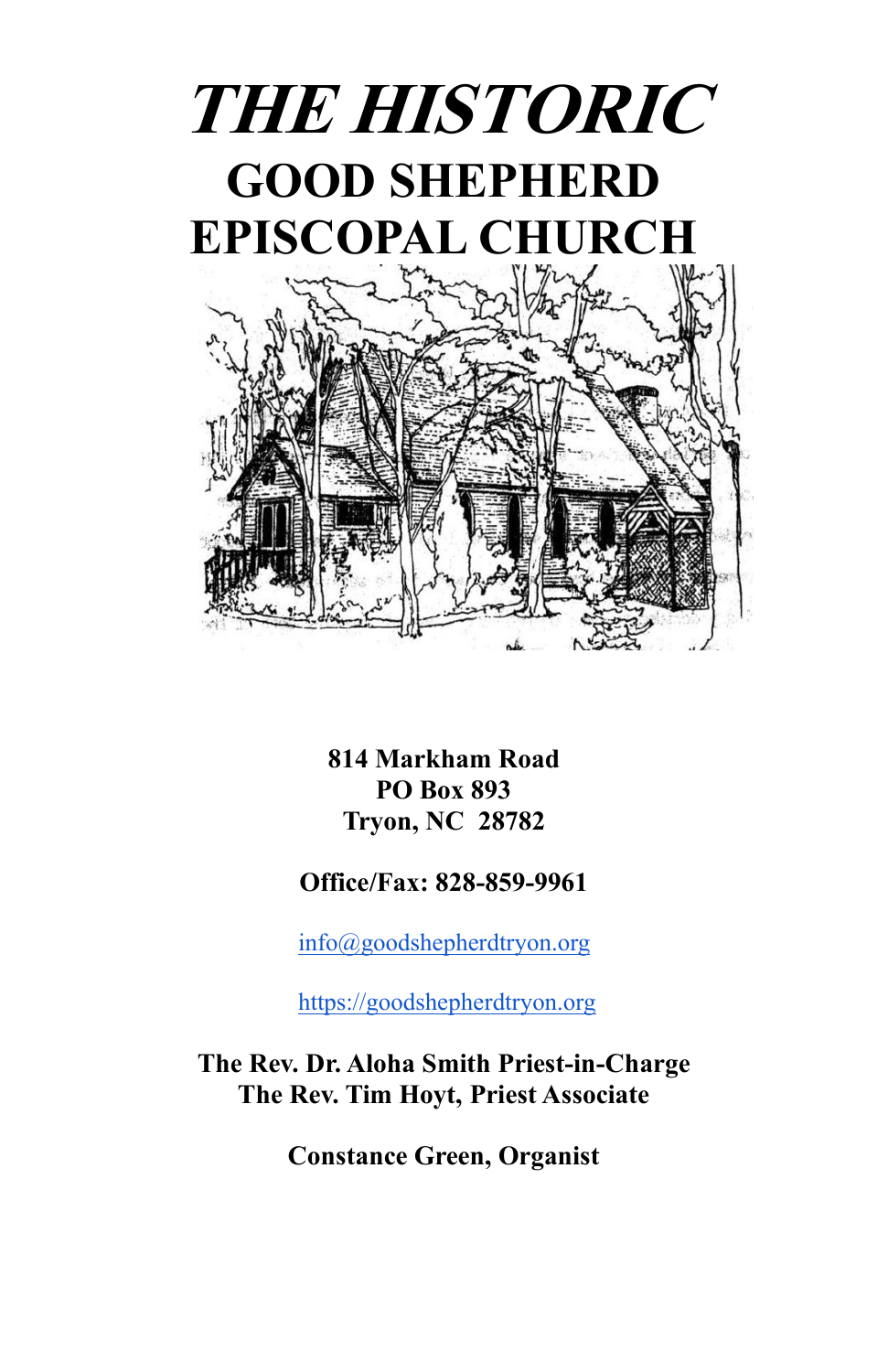# **THE HISTORIC GOOD SHEPHERD EPISCOPAL CHURCH**

**HOLY EUCHARIST, RITE II Sunday of the Passion**

**Palm Sunday**

**April 10, 2022**

**Celebrant ………………………the Rev. Dr. Aloha Smith**

**THE LITURGY OF THE PALMS**

Celebrant: Blessed is the King who comes in the name of the Lord.

**People: Peace in heaven and glory in the highest.**

Celebrant: Let us Pray.

Assist us mercifully with your help, O Lord God of our salvation, that we may enter with joy upon the contemplation of those mighty acts, whereby you have given us life and immortality; through Jesus Christ our Lord. *Amen.*

**The Palm Gospel ……………………………….** Luke 19:28-40 The Holy Gospel of our Lord Jesus Christ according to.... *People: Glory to you, Lord Christ*

 ${\mathbf A}$ fter telling a parable to the crowd at Jericho, Jesus went on ahead, going up to Jerusalem. When he had come near Bethphage and Bethany, at the place called the Mount of Olives, he sent two of the disciples, saying, "Go into the village ahead of you, and as you enter it you will find tied there a colt that has never been ridden. Untie it and bring it here. If anyone asks you, 'Why are you untying it?' just say this, 'The Lord needs it.'" So those who were sent departed and found it as he had told them. As they were untying the colt, its owners asked them, "Why are you untying the colt?" They said, "The Lord needs it." Then they brought it to Jesus; and after throwing their cloaks on the colt, they set Jesus on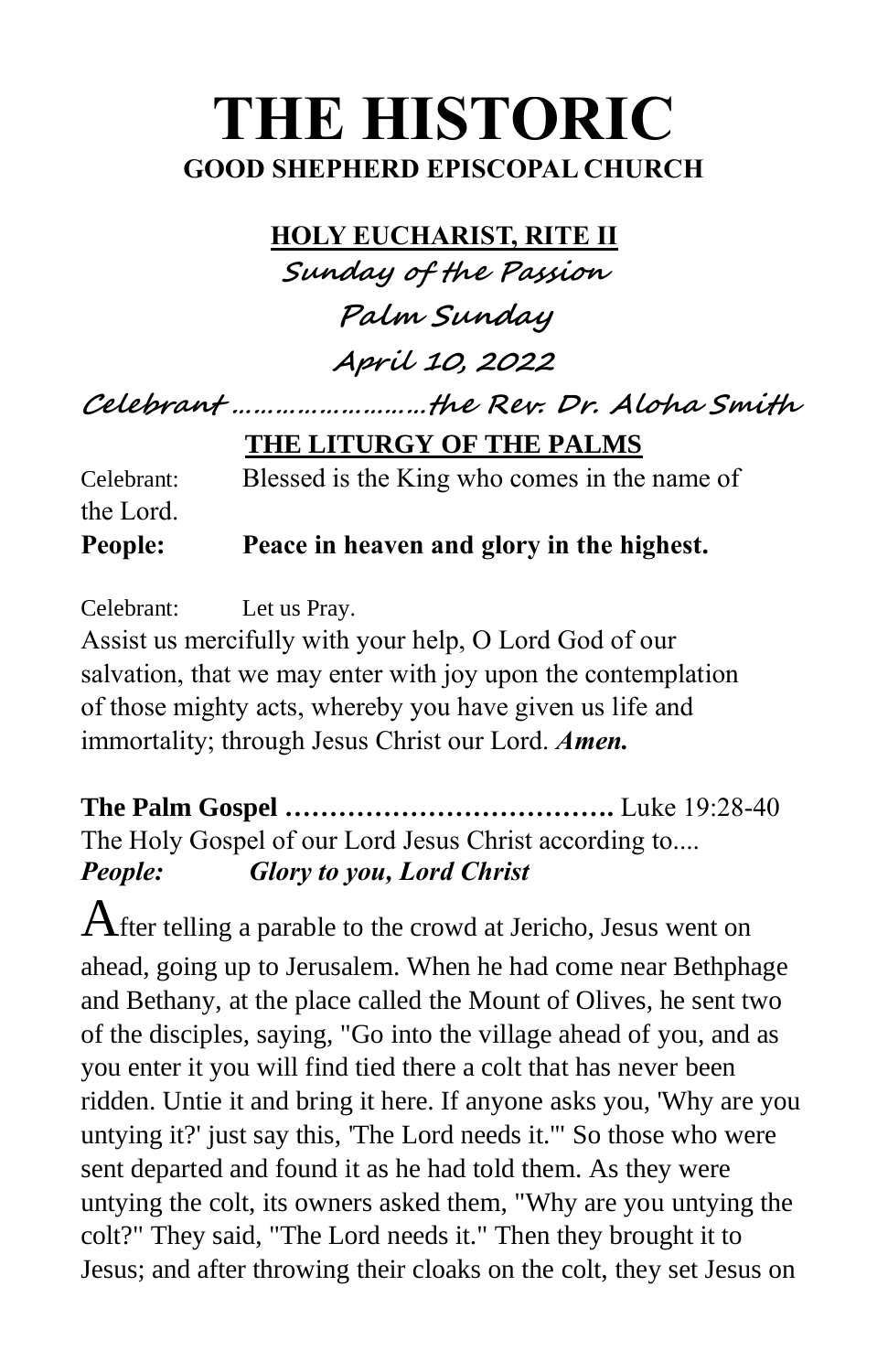it. As he rode along, people kept spreading their cloaks on the road. As he was now approaching the path down from the Mount of Olives, the whole multitude of the disciples began to praise God joyfully with a loud voice for all the deeds of power that they had seen, saying,

"Blessed is the king who comes in the name of the Lord! Peace in heaven, and glory in the highest heaven!"

Some of the Pharisees in the crowd said to him, "Teacher, order your disciples to stop." He answered, "I tell you, if these were silent, the stones would shout out."

| Celebrant: | The Gospel of the Lord            |
|------------|-----------------------------------|
| People:    | <b>Praise to you, Lord Christ</b> |

**Blessing of the Palms ………………………………. BCP, p. 271** Celebrant: The Lord be with you. **People: And also with you**. Celebrant: Let us give thanks to the Lord our God. **People: It is right to give God thanks and praise.** It is right to praise you, Almighty God, for the acts of love by which you have redeemed us through your Son Jesus Christ our Lord. On this day he entered the holy city of Jerusalem in triumph, and was proclaimed as King of kings by those who spread their garments and branches of palm along his way. Let these branches be for us signs of his victory, and grant that we who bear them in his name may ever hail him as our King, and follow him in the way that leads to eternal life; who lives and reigns in glory with you and the Holy Spirit, now and for ever. *Amen.*

| Celebrant:     | Blessed in he who comes in the name of the Lord. |
|----------------|--------------------------------------------------|
| <b>People:</b> | Hosanna in the highest.                          |
| Celebrant:     | Let us go forth in peace.                        |
| <b>People:</b> | In the name of Christ, Amen.                     |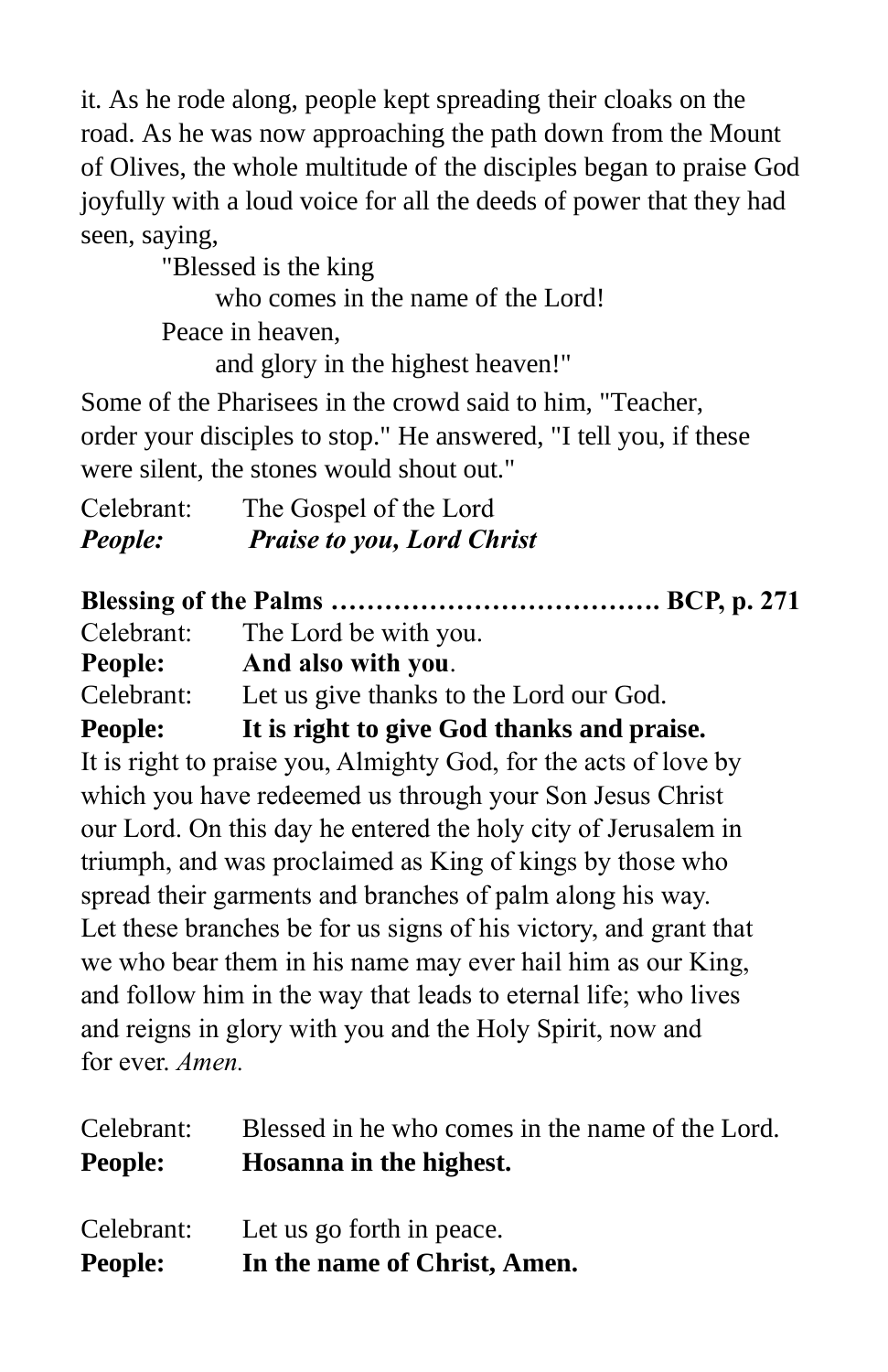### **The Procession Hymn "All Glory, Laud, and Honor" See Insert**

Celebrant: Almighty God, whose most dear Son went not up to joy but first he suffered pain and entered not into glory before he was crucified: Mercifully grant that we, walking in the way of the cross, may find it none other than the way of life and peace; through Jesus Christ our Lord. *Amen.*

# **THE LITURGY OF THE WORD**

| The First Lesson Isaiah 50:4-9a $\dots$ See Insert |                         |  |
|----------------------------------------------------|-------------------------|--|
| Ben Ellington, Reader                              |                         |  |
| Reader:                                            | The Word of the Lord    |  |
| <b>People:</b>                                     | <b>Thanks be to God</b> |  |

**The Psalm 31:9-16** ……………..……………….….. See Insert Mike Greata , Reader

*Glory to the Father, and to the Son, and to the Holy Spirit: as it was in the beginning, is now, and will be forever. AMEN*

| Mike Greata, Reader |                         |
|---------------------|-------------------------|
| Reader:             | The Word of the Lord    |
| <b>People:</b>      | <b>Thanks be to God</b> |
|                     |                         |

*The Gradual Hymn …….. "Ride On, King Jesus" ……….. L-97*

**The Passion** *[Please see the Passion Narrative Insert]* Narrator: The Passion of our Lord Jesus Christ according to Luke.

|                                    | Please be seated. |
|------------------------------------|-------------------|
|                                    |                   |
|                                    |                   |
| Ben Ellington, Reader              |                   |
| <b>Confession &amp; Absolution</b> |                   |
| <b>The Peace</b>                   |                   |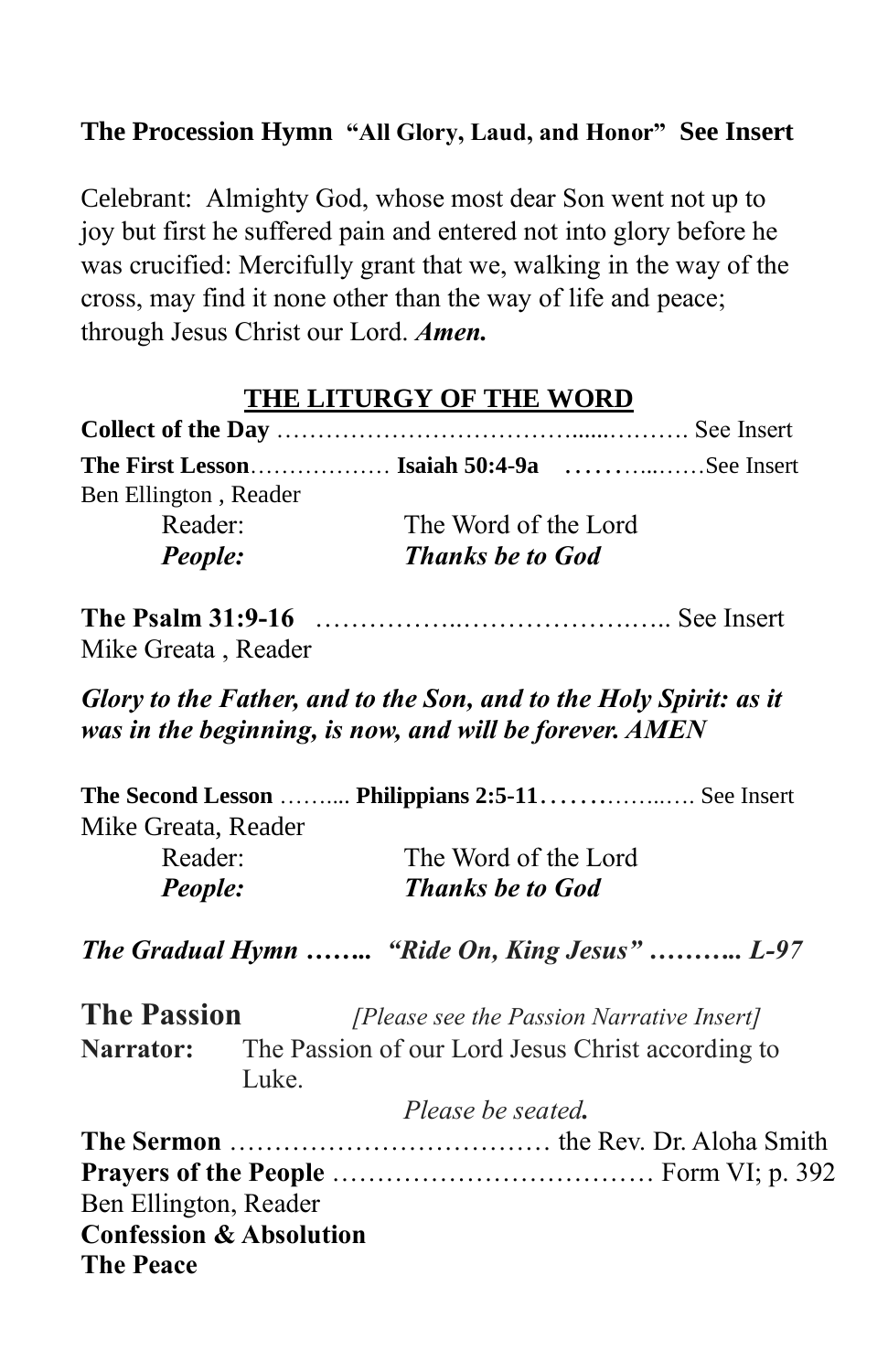#### **Announcements**

| <b>Offertory Sentence</b>             |  |
|---------------------------------------|--|
| Offertory Hymn  "O Sacred Head" H-168 |  |
|                                       |  |

## **THE GREAT THANKSGIVING**

| Agnus Dei [tune: "Were You There", acapella] Lamb of God, |  |
|-----------------------------------------------------------|--|
| You bear away our sin $(2x)$                              |  |
| Oh Lord, have mercy upon us, Have mercy, Jesus. Lamb of   |  |
| God, Oh grant us Your peace.                              |  |
|                                                           |  |
| Communion Hymn "There is a Green Hill Far Away"  H-167    |  |
|                                                           |  |

*Closing Hymn …"When I Survey the Wonderous Cross" .H-474*

| Dismissal: | Let us go forth in the name of Christ. |
|------------|----------------------------------------|
| People:    | <b>Thanks be to God.</b>               |

#### *[Please leave in silence]*

#### **MISSION STATEMENT**

TO RESTORE ALL PEOPLE TO UNITY WITH GOD AND EACH OTHER IN CHRIST

# **ORGANIZATIONAL CHART**

**HEAD OF THE CHURCH:** Jesus Christ (Ephesians 5:23) **BISHOP OF WESTERN NC:** The Rt. Rev. José Antonio McLoughlin **MINISTERS:** Lay persons, bishops, priests, and deacons (BCP-855)

**Diocesan Cycle of Prayer:** Holy Cross, Tryon and Holy Cross, Valle Crucis **PRAYERS ARE REQUESTED FOR:** Abby, Doris, Lyn, Judith, Leah, Valerie, Patricia, Jackie, Bob, Melissa, Jason, Bill, Lorenzo, Al, Carol, Tim, Matthew, Joanne, Paul, Harriet, Sue, Peggy, John,